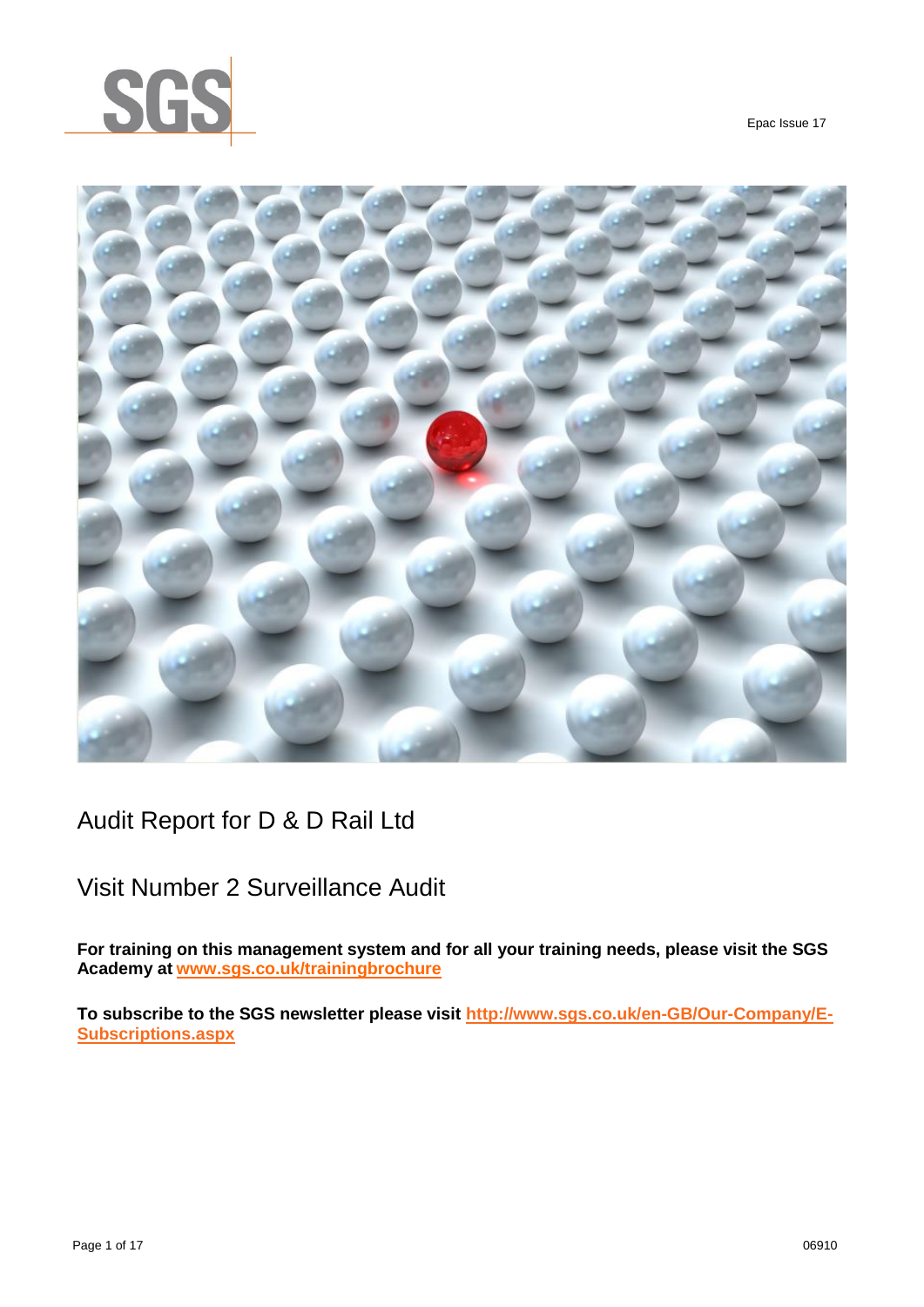

# Management System Certification Audit Summary Report

| Organisation:                                                                                                           | D & D Rail Ltd                                                                         |                                    |                         |                            |            |             |
|-------------------------------------------------------------------------------------------------------------------------|----------------------------------------------------------------------------------------|------------------------------------|-------------------------|----------------------------|------------|-------------|
| Address:                                                                                                                | Time House<br><b>Time Square</b><br><b>Basildon</b><br><b>Essex</b><br><b>SS14 1DJ</b> |                                    |                         |                            |            |             |
| Standard(s):                                                                                                            | <b>System Certification</b>                                                            | ISO 9001:2008 - Quality Management |                         | Accreditation Body(s)      |            | <b>UKAS</b> |
| Representative:                                                                                                         | Deborah Cox                                                                            |                                    |                         |                            |            |             |
| Site(s) audited:                                                                                                        | <b>Basildon</b>                                                                        |                                    | Date(s) of $audit(s)$ : |                            | 01/08/2014 |             |
| EAC Code:                                                                                                               | 28                                                                                     | Nace Code:                         | 45                      | Technical<br>Area Code:    | 28.1       |             |
| Effective No. of<br>Personnel                                                                                           | 22                                                                                     |                                    | No. of Shifts:          |                            | 1          |             |
| Lead auditor:                                                                                                           | Mike Swanson                                                                           |                                    |                         | Additional team member(s): | n/a        |             |
| Additional<br>Attendees and<br>Roles                                                                                    | None.                                                                                  |                                    |                         |                            |            |             |
| This report is confidential and distribution is limited to the audit team, client representative and the SGS<br>office. |                                                                                        |                                    |                         |                            |            |             |

## 1. Audit objectives

The objectives of this audit were:

- to confirm that the management system conforms with all the requirements of the audit standard;
- to confirm that the organisation has effectively implemented the planned management system;
- to confirm that the management system is capable of achieving the organisation's policy objectives.

## 2. Scope of certification

| ISO 9001:2008 - Quality<br>Management System<br>Certification | Construction and maintenance: new and refurbishment projects, excluding<br>clause 7.3 Design and Development. |     |                |
|---------------------------------------------------------------|---------------------------------------------------------------------------------------------------------------|-----|----------------|
| Has this scope been amended as a result of this audit?        |                                                                                                               | Yes | $\boxtimes$ No |

|                                                                                     |            | .              |
|-------------------------------------------------------------------------------------|------------|----------------|
| This is a multi-site audit and an Appendix listing all relevant sites and/or remote | $\Box$ Yes | $\boxtimes$ No |
| locations has been established (attached) and agreed with the client                |            |                |

## 3. Current audit findings and conclusions

The audit team conducted a process-based audit focusing on significant aspects/risks/objectives required by the standard(s). The audit methods used were interviews, observation of activities and review of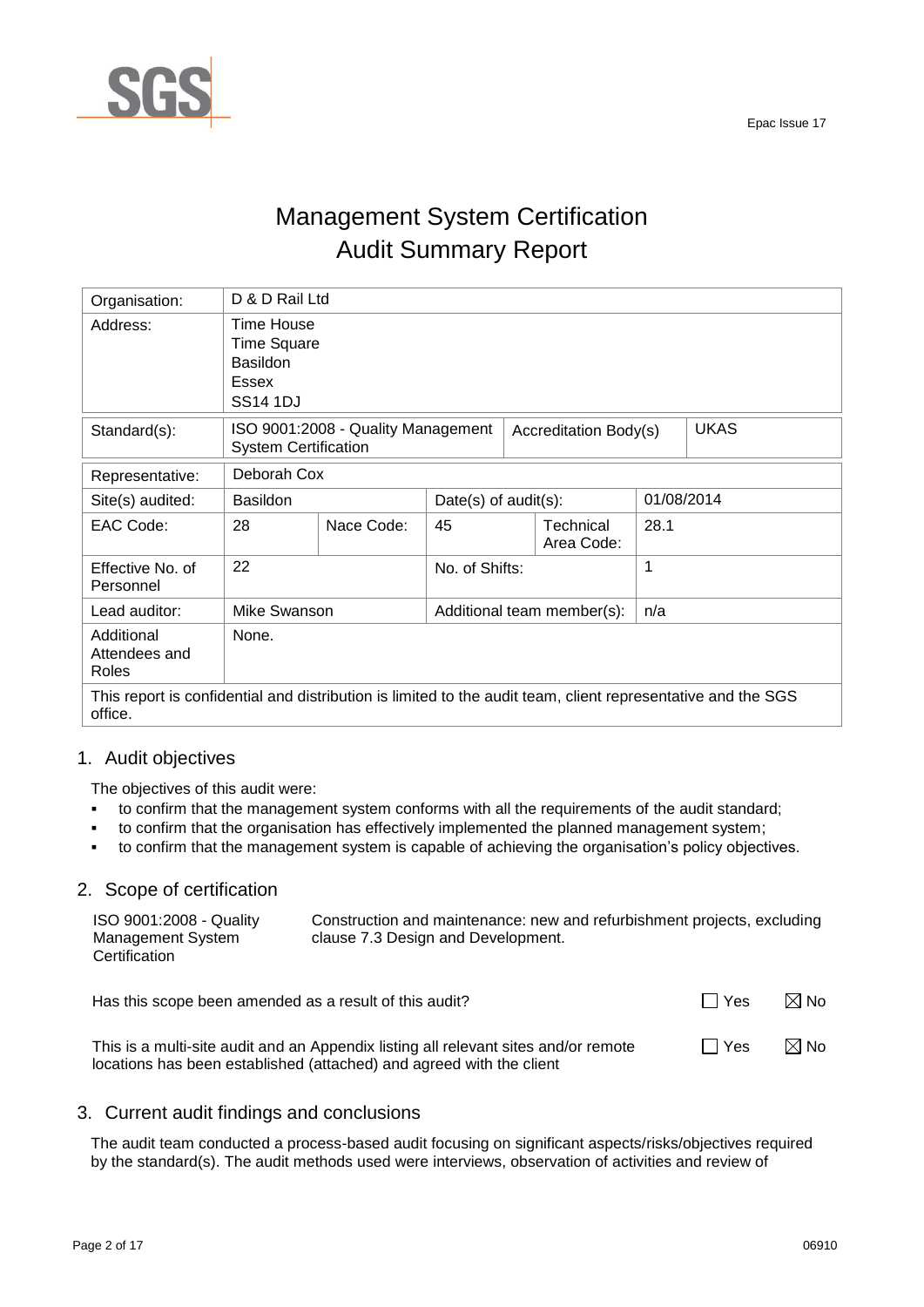

documentation and records.

The structure of the audit was in accordance with the audit plan and audit planning matrix included as annexes to this summary report.

The audit team concludes that the organisation  $\Box$  has  $\Box$  has not established and maintained its management system in line with the requirements of the standard and demonstrated the ability of the system to systematically achieve agreed requirements for products or services within the scope and the organisation's policy and objectives.

Number of nonconformities identified: 0 Major 0 Minor

Therefore the audit team recommends that, based on the results of this audit and the system's demonstrated state of development and maturity, management system certification be:

Granted /  $\boxtimes$  Continued /  $\Box$  Withheld /  $\Box$  Suspended until satisfactory corrective action is completed.

### 4. Previous Audit Results

The results of the last audit of this system have been reviewed, in particular to assure appropriate correction and corrective action has been implemented to address any nonconformity identified. This review has concluded that:

- $\boxtimes$  Any nonconformity identified during previous audits has been corrected and the corrective action continues to be effective. (Refer to Section 6 for details)
- The management system has not adequately addressed nonconformity identified during previous audit  $\Box$ activities and the specific issue has been re-defined in the nonconformity section of this report.

### 5. Audit Findings

The audit team conducted a process-based audit focusing on significant aspects/risks/objectives. The audit methods used were interviews, observation of activities and review of documentation and records.

| The management system documentation demonstrated conformity with the requirements<br>of the audit standard and provided sufficient structure to support implementation and<br>maintenance of the management system. | $\boxtimes$ Yes | <b>No</b>     |
|---------------------------------------------------------------------------------------------------------------------------------------------------------------------------------------------------------------------|-----------------|---------------|
| The organisation has demonstrated effective implementation and maintenance /<br>improvement of its management system and is capable of achieving its policy objectives.                                             | $\boxtimes$ Yes | No.<br>$\sim$ |
| The organisation has demonstrated the establishment and tracking of appropriate key<br>performance objectives and targets and monitored progress towards their achievement.                                         | $\boxtimes$ Yes | No.           |
| The internal audit program has been fully implemented and demonstrates effectiveness<br>as a tool for maintaining and improving the management system.                                                              | $\boxtimes$ Yes | No.           |
| The management review process demonstrated capability to ensure the continuing<br>suitability, adequacy and effectiveness of the management system.                                                                 | $\boxtimes$ Yes | No.           |
| Throughout the audit process, the management system demonstrated overall<br>conformance with the requirements of the audit standard.                                                                                | $\boxtimes$ Yes | No.           |
| N/A<br>Certification claims are accurate and in accordance with SGS guidance and the<br>organisation is effectively controlling the use of certification documents and<br>marks.                                    | $\boxtimes$ Yes | No.           |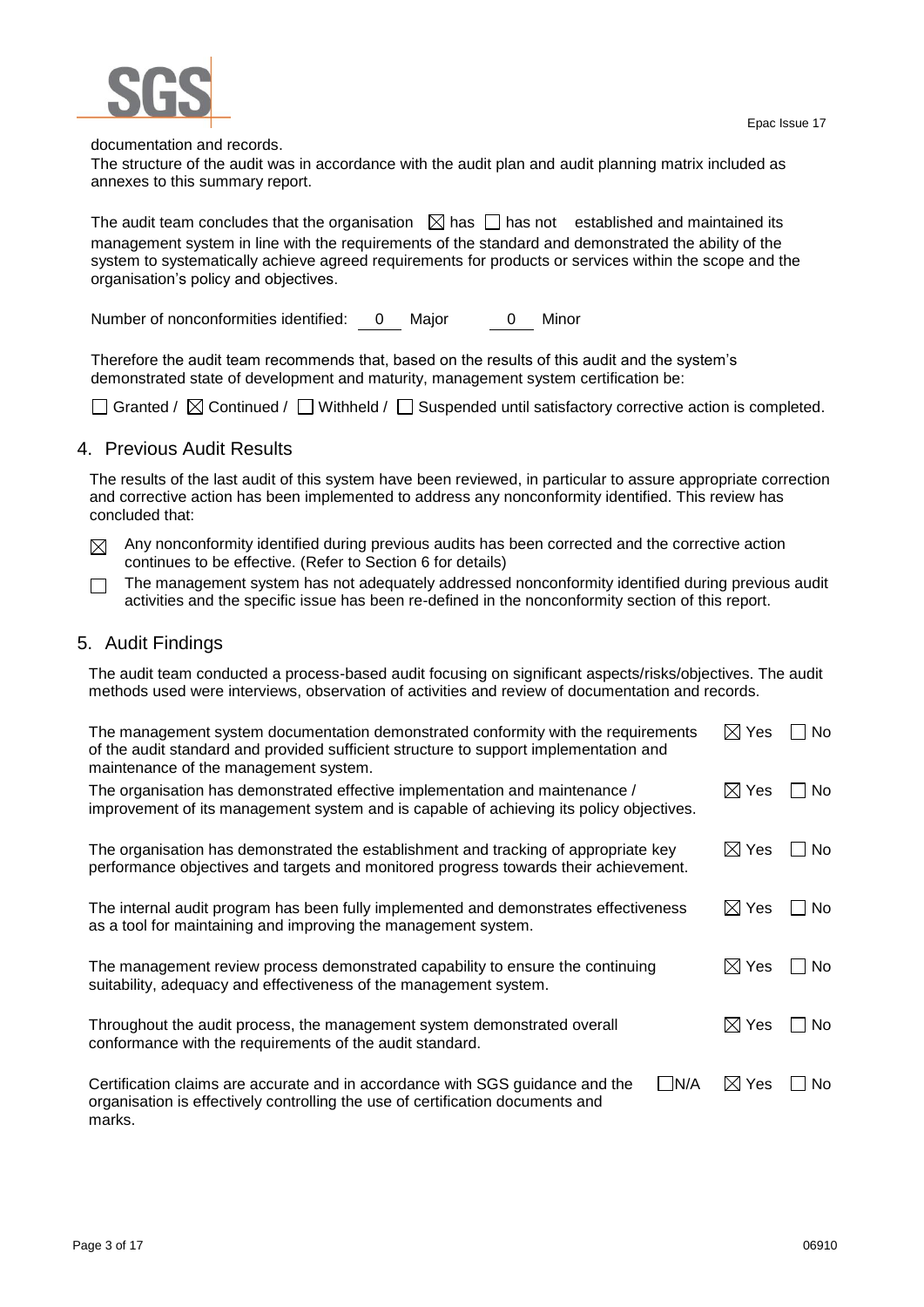

## 6. Significant Audit Trails Followed

The specific processes, activities and functions reviewed are detailed in the Audit Planning Matrix and the Audit Plan. In performing the audit, various audit trails and linkages were developed, including the following primary audit trails, followed throughout:

Relating to Previous Audit Results: *(additional text required against italic font)*

| All observations, opportunities for improvement and<br>nonconformities reviewed and suitably addressed: | $\boxtimes$ Yes | ⊥ I No | None raised |
|---------------------------------------------------------------------------------------------------------|-----------------|--------|-------------|
| Evidence:                                                                                               |                 |        |             |

- 1. Organisational objectives and subsequent measured targets Consider showing the performance against these in real time via graphical representation. Seen pie chart of the tool box talks completed and HSE audit/findings.
- 2. The training matrix needs to be updated in line with completed training events. Training matrix is now an excellent tool and covers training coming up to for the next 60 days as a prompt to plan the refresher training required.
- 3. The induction training record forms which relate to competence around HAVS inducing tools has been incorrectly worded or used. Review when this form needs to be utilised. This has been altered and signed off by David Farrow.
- 4. The internal audits are not identifying many areas from improvement now. Try more process based audits which can cover many procedures in one audit. Try also doing this as a small team of 2 perhaps as this often works better. Several process audits tried. Few issues found.
- 5. It's noted that a complete review of the procedures and controlled documentation was completed in December 2013. Well done, an excellent discipline.
	- Relating to this Audit: *(additional text required against italic font)*

### **Changes:**

| Level of Integration? 9001 only                                                                      | N/A<br>$\bowtie$ | Basic             | High                                   |
|------------------------------------------------------------------------------------------------------|------------------|-------------------|----------------------------------------|
| Key/Significant Organisational changes? (e.g key personnel, client activities,<br>management system) |                  | l lYes            | $\boxtimes$ No                         |
| Key/Significant System changes?                                                                      |                  | l Yes             | $\boxtimes$ No                         |
| Sample reviewed:                                                                                     |                  |                   |                                        |
| Stable system with largely no changes since the previous visit.                                      |                  |                   |                                        |
|                                                                                                      |                  |                   |                                        |
| <b>Management Review:</b>                                                                            |                  |                   |                                        |
| المستحدث والمتحل والمتحارب والمتحافظ والمستحل والمستحل والمناسبة                                     |                  | $\nabla$ $\nabla$ | $\mathbf{1}$ $\mathbf{1}$ $\mathbf{N}$ |

| Undertaken at defined intervals?                                                                         | $\boxtimes$ Yes | l No         |  |
|----------------------------------------------------------------------------------------------------------|-----------------|--------------|--|
| Date of last review: $\frac{3}{3}$ 14                                                                    |                 |              |  |
| Attended by Senior Management?                                                                           | $\boxtimes$ Yes | $\vert$   No |  |
| All required inputs/outputs?                                                                             | $\boxtimes$ Yes | $\Box$ No    |  |
| Evidence:                                                                                                |                 |              |  |
| Seen the minutes of the above meeting. Very detailed and comprehensive minutes produced, considering the |                 |              |  |
| morning meetings attended by management continue.                                                        |                 |              |  |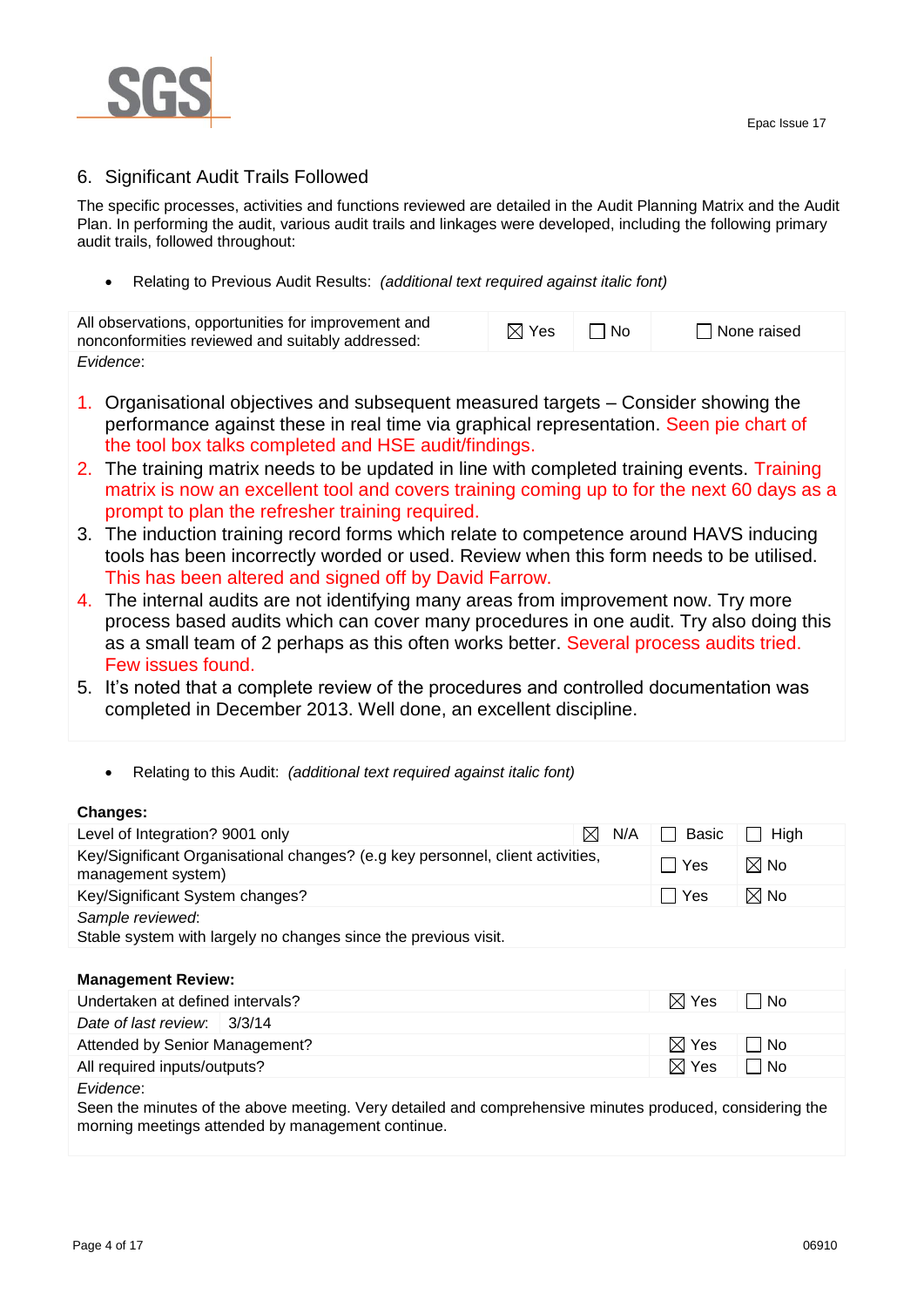

#### Epac Issue 17

| <b>Internal Audits:</b>                                                                 |                 |      |
|-----------------------------------------------------------------------------------------|-----------------|------|
| Programme/schedule in place, audits conducted on time?                                  | $\boxtimes$ Yes | l No |
| Reported satisfactorily, containing objective evidence and showing impartiality?        | $\boxtimes$ Yes | ∣ No |
| Actions identified, suitably addressed within defined timescale?                        | $\boxtimes$ Yes | □ No |
| Sample reviewed:                                                                        |                 |      |
| Schedule for 2014 in place and carried out to plan.                                     |                 |      |
| Process audits tried and found quite useful, coupled with continuing procedural audits. |                 |      |

## **External communications/Customer feedback (incl. comments/suggestions):**

| Received from customer, interested parties?                                                                                                      | $\boxtimes$ Yes | - I No |
|--------------------------------------------------------------------------------------------------------------------------------------------------|-----------------|--------|
| Reported, reviewed and investigated?                                                                                                             | $\boxtimes$ Yes | No     |
| Actions identified, suitably addressed and communicated within defined<br>timescale?                                                             | $\boxtimes$ Yes | ∣No    |
| Sample reviewed:<br>Constant feedback from site from engineers and from client H/S meetings etc.<br>Also during ITT stages.<br>No adverse trend. |                 |        |

### **Customer satisfaction process (9001):**

| Received from customer?                                                                            | $\boxtimes$ Yes | l No |
|----------------------------------------------------------------------------------------------------|-----------------|------|
| Results reviewed, used for continual improvement of the effectiveness of the<br>QMS?               | $\boxtimes$ Yes | ∩ No |
| Sample reviewed:                                                                                   |                 |      |
| As above.                                                                                          |                 |      |
| Compliance to LinkUp requirements also required by the client base. Next audit due September 2014. |                 |      |
| No complaints received since 2010.                                                                 |                 |      |
| Only 2 IRFs (Incident Report Forms) initiated by clients since 2012.                               |                 |      |

## **Objectives:**

| Measurable objectives, control objectives, annex A clearly defined?      | $\boxtimes$ Yes | □ No      |  |
|--------------------------------------------------------------------------|-----------------|-----------|--|
| Established at relevant functions and levels? (9001)                     | $\boxtimes$ Yes | $\Box$ No |  |
| Programme/Action Plan established and adhered to? (14001/18001/50001)n/a | l I Yes         | l No      |  |
| Sample reviewed:                                                         |                 |           |  |
| Defined within business plan and management review minutes.              |                 |           |  |

**Legislation:**

| Demonstrated awareness of all applicable legal and other requirements?             | $\boxtimes$ Yes | l No        |
|------------------------------------------------------------------------------------|-----------------|-------------|
| Arrangements in place to monitor amendments to legal and other requirements?       | $\boxtimes$ Yes | $\Box$ No   |
| Sample of recent changes reviewed: LinkUp, H/S legislation at trackside.           |                 |             |
| Full evaluation of compliance taken place at periodic intervals? (14001/18001)     | <b>N</b> Yes    | ∃ No        |
| Records of the results (including evidence) of evaluations retained? (14001/18001) | $\Box$ Yes      | $\Box$ No   |
| Actions identified and addressed? (14001/18001)                                    | $\Box$ Yes      | $\sqcap$ No |
| Sample reviewed:n/a                                                                |                 |             |

| Incidents, complaints, correction and corrective action (dependent on standard): |       |       |  |  |  |
|----------------------------------------------------------------------------------|-------|-------|--|--|--|
| Identified, investigated, actioned, reported in accordance with requirements?    | l Yes | l INo |  |  |  |
| Actions identified and addressed?                                                | □ Yes | l No  |  |  |  |
| Sample reviewed:                                                                 |       |       |  |  |  |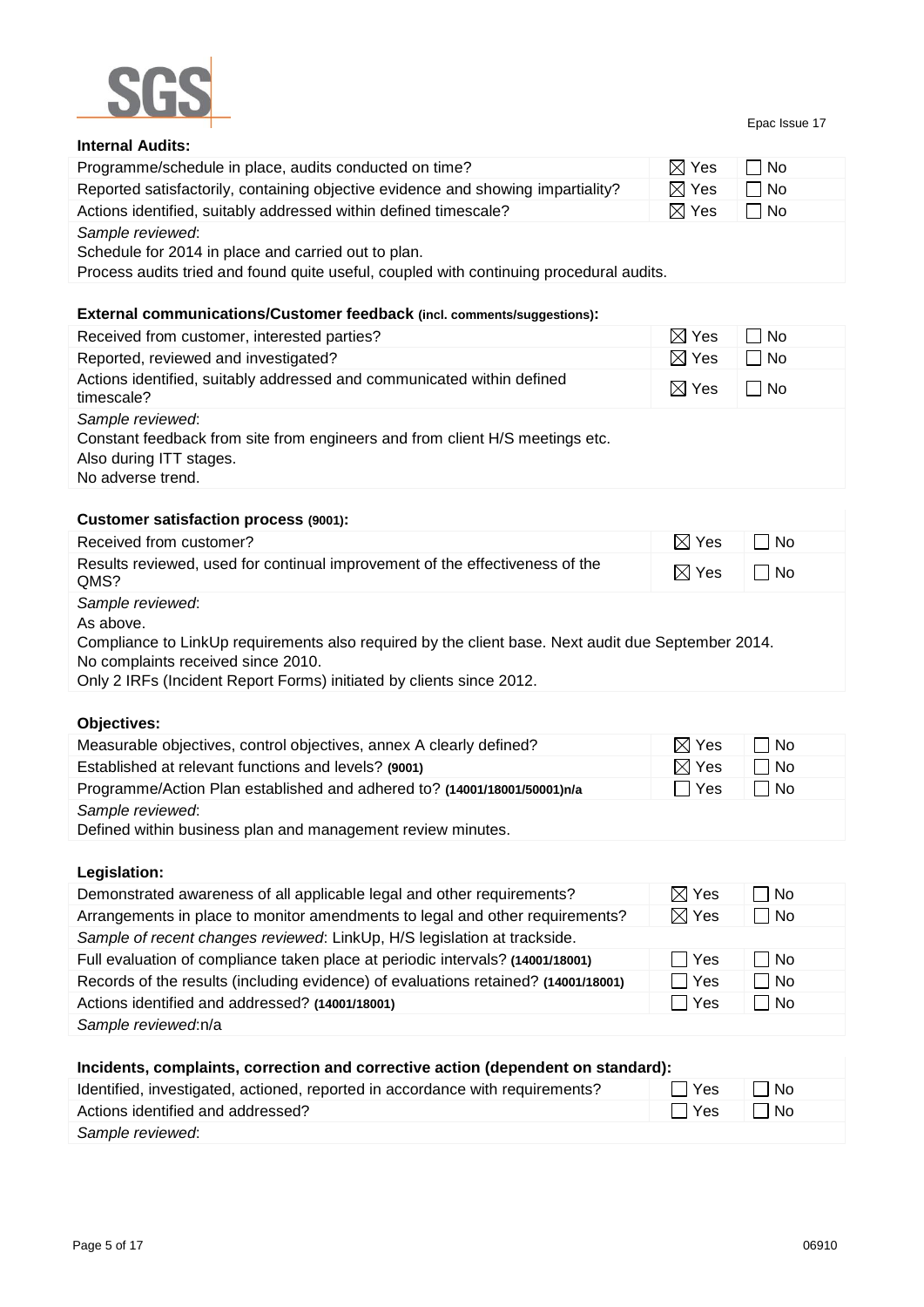

Epac Issue 17

| <b>Preventive action:</b>                                               |                 |      |
|-------------------------------------------------------------------------|-----------------|------|
| Identified, actioned, reported in accordance with requirements?         | $\boxtimes$ Yes | l No |
| Actions identified and addressed?                                       | $\boxtimes$ Yes | ∣No  |
| Sample reviewed:<br>Risk assessment at ITT stages, during site reviews. |                 |      |
|                                                                         |                 |      |

### **Aspects/Hazards/Risks (Not Required for ISO9001):**

| All Aspects/Reasonably Foreseeable Hazards identified? | ∏ Yes      | l No        |
|--------------------------------------------------------|------------|-------------|
| All Aspects/Consequential Risks evaluated?             | l Yes      | $\Box$ No   |
| Appropriate control measures applied?                  | <b>Yes</b> | $\Box$ No   |
| Suitable monitoring in place?                          | Yes \      | $\sqcap$ No |
| Review undertaken at defined intervals?                | l Yes      | No          |
| Sample reviewed:n/a                                    |            |             |

### **Operational Audit Trails:**

Bus continuity/DR/Work environment:

A business concituity plan is being developed and already exists for many of the business risk areas, such as complete relocation if necessary to David's personal office space.

Some work completed with regards to electronic back up of data, and the ability to work remotely. An external IT provider is on board and helps with these aspects.

#### Contract Review process:

Reviewed the initial stages of how a new ITT is reviewed and by whom to ascertain if it's the type of work that's required, within the abilities of the organisations skills, and if it's within the financial profit margin needed.

Service Delivery:

Reviewed several site notations from current job's, (Confidential to D & D)

Feedback from site/clients is almost daily.

Feedback from site staff is always daily and the information taken to the daily morning meeting for analysis and for any decisions and actions to be initiated.

Records updated and maintained.

- 7. Nonconformities None identified this visit.
- 8. General Observations & Opportunities for Improvement
	- 1. OFI Opportunity for Improvement Consider how the BCP can be regularly tested.
	- 2. OFI Consider adding the external IT provider to the approved suppliers database.
	- 3. OFI Consider developing a statement within the documented quality management system with regards to the BCP, where it's found, how/when it's reviewed etc.
	- 4. Consider trying to make the internal audits more of a useful tool by focusing them into areas where IRFs (Incident Report Forms) have been initiated.

No corrective action requests identified this visit, therefore certification shall continue.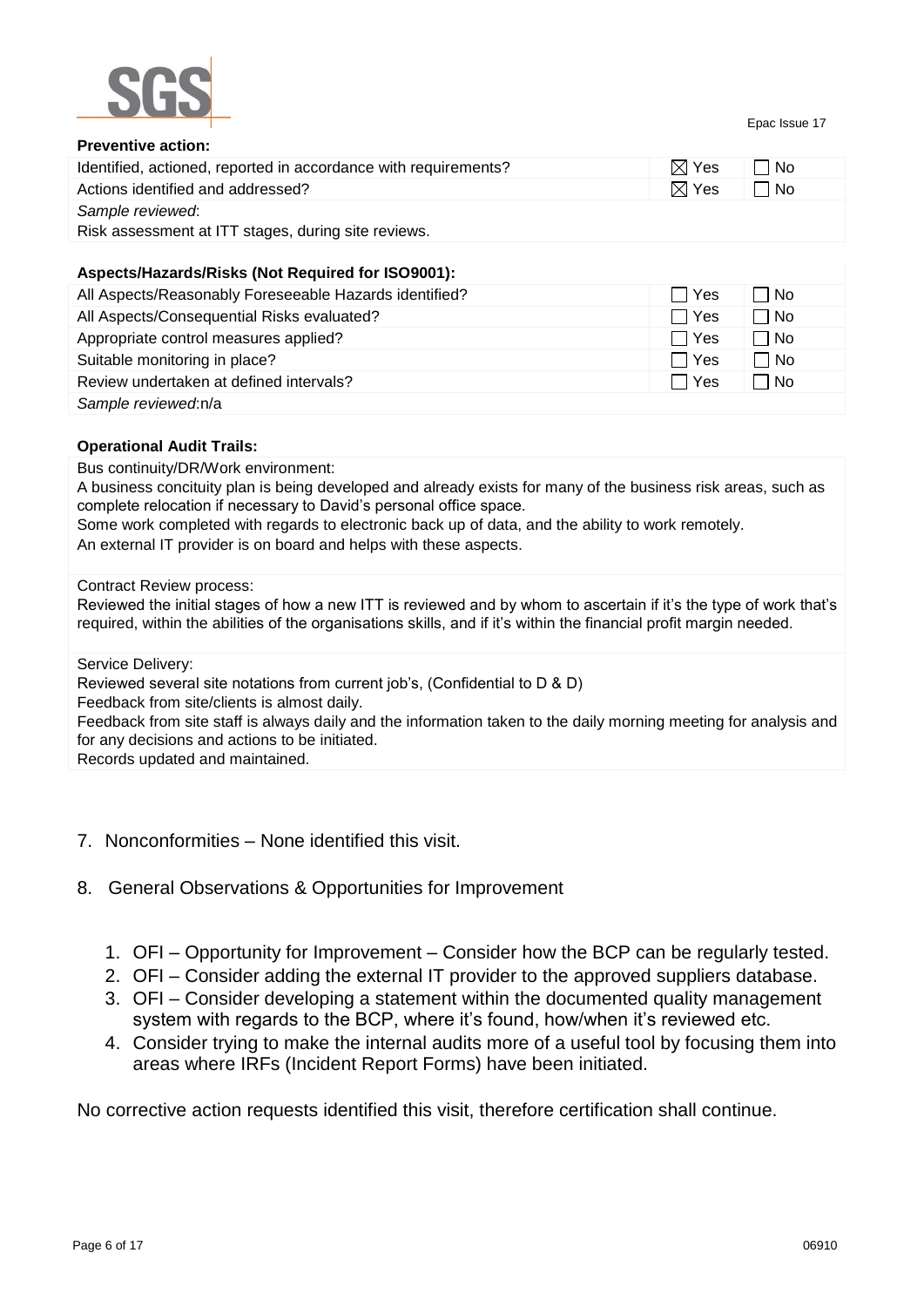

## 9. Opening and Closing Meeting Attendance Record

| Name         | Position                                                         | Opening      | Closing |
|--------------|------------------------------------------------------------------|--------------|---------|
| Deborah Cox  | <b>Commercial Manager/Standards</b><br>Management representative | $\checkmark$ | \/      |
| David Farrow | <b>MD</b>                                                        | N            | N       |
|              |                                                                  |              |         |
|              |                                                                  |              |         |
|              |                                                                  |              |         |
|              |                                                                  |              |         |
|              |                                                                  |              |         |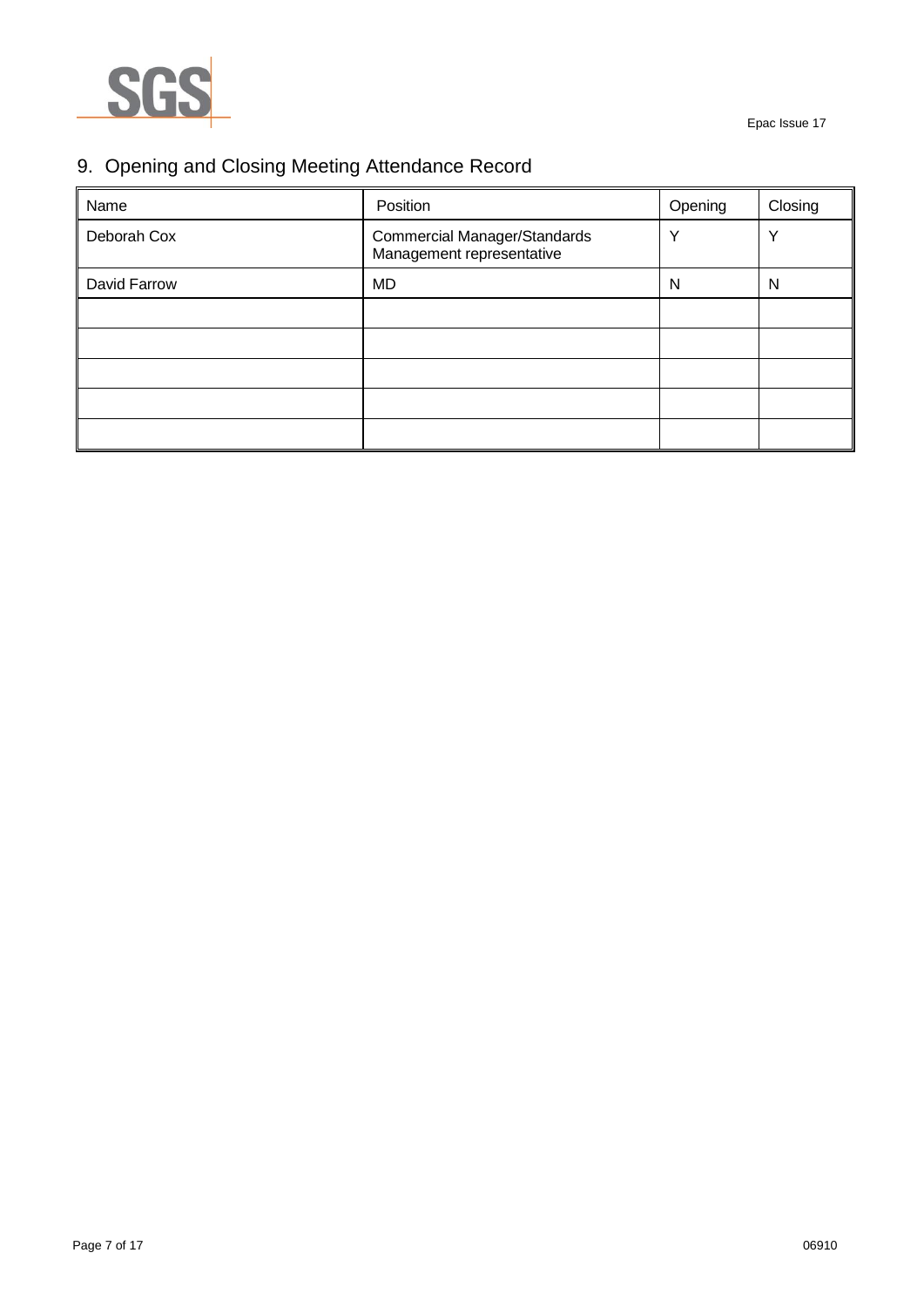

## Audit Plan

| Organisation:                        | D & D Rail Ltd                                                    |                                                                                                                  |  |  |  |  |
|--------------------------------------|-------------------------------------------------------------------|------------------------------------------------------------------------------------------------------------------|--|--|--|--|
| Address:                             | Time House Time Square Basildon Essex SS14 1DJ                    |                                                                                                                  |  |  |  |  |
| Visit Number:                        | 2                                                                 | 01/08/2014<br><b>Actual Visit Date:</b>                                                                          |  |  |  |  |
| Visit Due by Date:                   | 4/8/2014<br>For auditor information only                          |                                                                                                                  |  |  |  |  |
| Lead Auditor:                        | Mike Swanson                                                      |                                                                                                                  |  |  |  |  |
| Team Member(s):                      | n/a                                                               |                                                                                                                  |  |  |  |  |
| Additional<br>Attendees and<br>Roles | None                                                              |                                                                                                                  |  |  |  |  |
| Standard(s):                         | ISO 9001:2008 - Quality Management System Certification           |                                                                                                                  |  |  |  |  |
| Audit Language:                      | English                                                           |                                                                                                                  |  |  |  |  |
| Audit Scope:                         | ISO 9001:2008 - Quality Management<br><b>System Certification</b> | Construction and maintenance: new and<br>refurbishment projects, excluding clause<br>7.3 Design and Development. |  |  |  |  |

*Audit objectives: To confirm that the management system has been established and implemented in accordance with the requirements of the audit standard.*

| Date   | Time  | Auditor    | Area / Department / Process / Function | <b>Key Contact</b>     |
|--------|-------|------------|----------------------------------------|------------------------|
| 1/8/14 | 9.00  | <b>MJS</b> | Opening meeting                        | Deborah Cox &<br>Tasha |
|        | 9.15  |            | Review of previous audit & Changes     |                        |
|        | 10.00 |            | <b>Management Review</b>               | DC & DF                |
|        | 10.15 |            | Internal audit & other audit results   | DC.                    |
|        | 10.30 |            | <b>KPIS</b>                            | Graham Hill            |
|        | 11.00 |            | Bus continuity/DR/Work environment     |                        |
|        | 11.20 |            | <b>Contract Review process</b>         | Mark                   |
|        | 11.45 |            | Service Delivery                       | 66                     |
|        | 12.00 |            | <b>Report Writing</b>                  | Deborah                |
|        | 1.00  |            | Closing meeting                        | DC & T                 |
|        |       |            |                                        |                        |
|        |       |            |                                        |                        |
|        |       |            | $\frac{1}{2}$ day only                 |                        |
|        |       |            |                                        |                        |

#### **Notes to Client:**

- Times are approximate and will be confirmed at the opening meeting prior to commencement of the audit.
- SGS auditors reserve the right to change or add to the elements listed before or during the audit depending on the results of on-site investigation.
- A private place for preparation, review and conferencing is requested for the auditor's use.
- Please provide a light working lunch on-site each audit day.
- Your contract with SGS is an integral part of this audit plan and details confidentiality arrangements, audit scope, information on follow up activities and any special reporting requirements.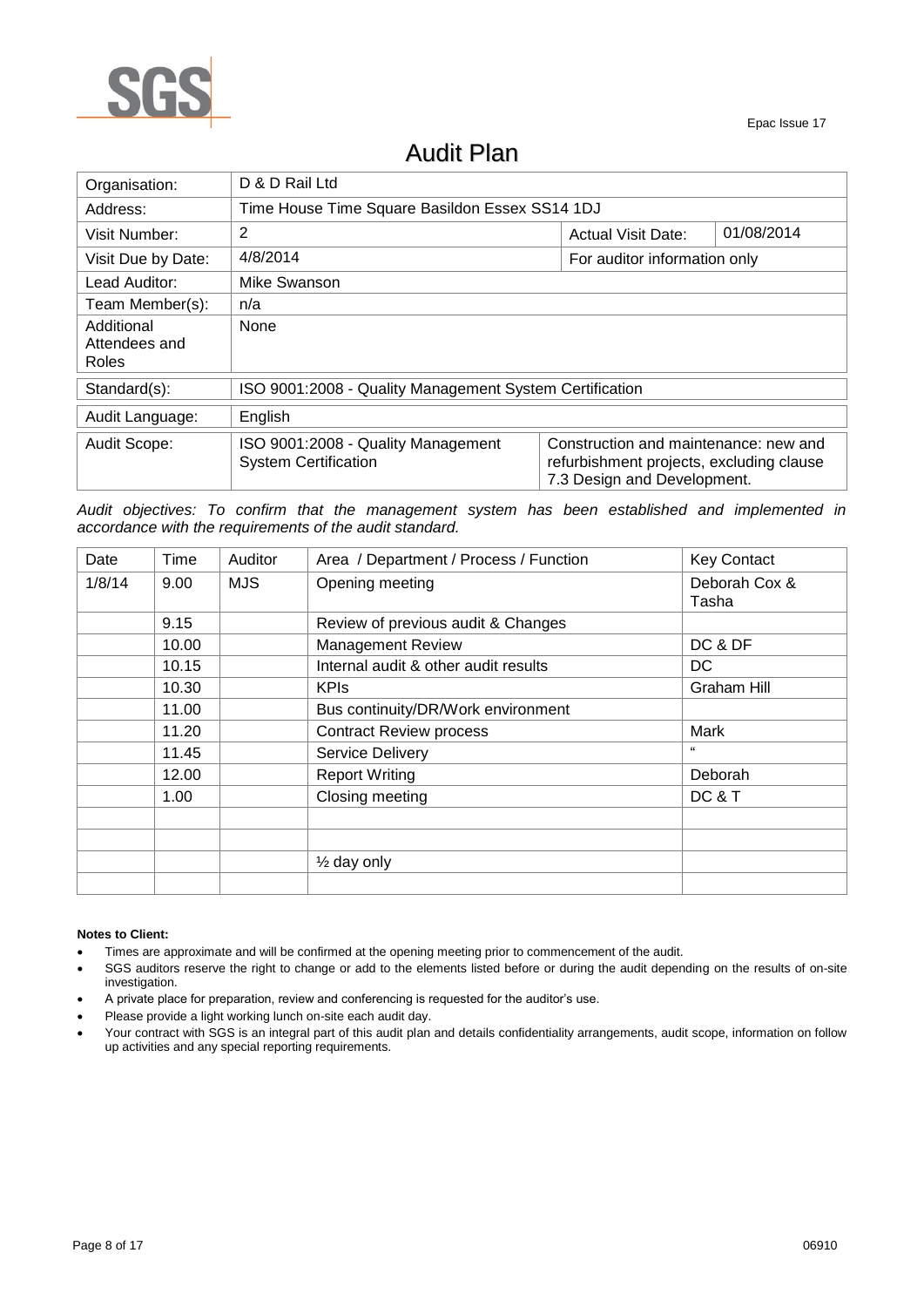

| Organisation:                               | D & D Rail Ltd                                                    |                                                                                                                  |          |  |  |  |
|---------------------------------------------|-------------------------------------------------------------------|------------------------------------------------------------------------------------------------------------------|----------|--|--|--|
| Address:                                    |                                                                   | Time House Time Square Basildon Essex SS14 1DJ                                                                   |          |  |  |  |
| Visit Number:                               | 3                                                                 | <b>Actual Visit Date:</b>                                                                                        | 6/2/2015 |  |  |  |
| Visit Due by Date:                          | 4/2/2015<br>For auditor information only                          |                                                                                                                  |          |  |  |  |
| Lead Auditor:                               | Mike Swanson                                                      |                                                                                                                  |          |  |  |  |
| Team Member(s):                             | n/a                                                               |                                                                                                                  |          |  |  |  |
| Additional<br>Attendees and<br><b>Roles</b> | None                                                              |                                                                                                                  |          |  |  |  |
| Standard(s):                                | ISO 9001:2008 - Quality Management System Certification           |                                                                                                                  |          |  |  |  |
| Audit Language:                             | English                                                           |                                                                                                                  |          |  |  |  |
| Audit Scope:                                | ISO 9001:2008 - Quality Management<br><b>System Certification</b> | Construction and maintenance: new and<br>refurbishment projects, excluding clause<br>7.3 Design and Development. |          |  |  |  |

## Audit Plan

*Audit objectives: To confirm that the management system has been established and implemented in accordance with the requirements of the audit standard.*

| Date   | Time  | Auditor    | Area / Department / Process / Function   | <b>Key Contact</b>     |
|--------|-------|------------|------------------------------------------|------------------------|
| 6/2/15 | 9.00  | <b>MJS</b> | Opening meeting                          | Deborah Cox &<br>Tasha |
|        |       |            | Changes since V2                         |                        |
|        |       |            | Data analysis and performance management |                        |
|        |       |            | Management review                        |                        |
|        |       |            | Internal audit & Corrective action       |                        |
|        |       |            | Process risk & Preventive action         |                        |
|        |       |            | Complaints / feedback management         |                        |
|        |       |            | Goods receiving                          |                        |
|        |       |            | Request for product from site            |                        |
|        |       |            | Tools & Product return from site         |                        |
|        |       |            | PAT & Calibration of tools               |                        |
|        | 12.30 |            | Prepare report                           |                        |
|        | 1.00  |            | Closing meeting                          |                        |
|        |       |            |                                          |                        |
|        |       |            |                                          |                        |
|        |       |            |                                          |                        |
|        |       |            |                                          |                        |
|        |       |            |                                          |                        |
|        |       |            |                                          |                        |

#### **Notes to Client:**

- Times are approximate and will be confirmed at the opening meeting prior to commencement of the audit.
- SGS auditors reserve the right to change or add to the elements listed before or during the audit depending on the results of on-site investigation.
- A private place for preparation, review and conferencing is requested for the auditor's use.
- Please provide a light working lunch on-site each audit day.
- Your contract with SGS is an integral part of this audit plan and details confidentiality arrangements, audit scope, information on follow up activities and any special reporting requirements.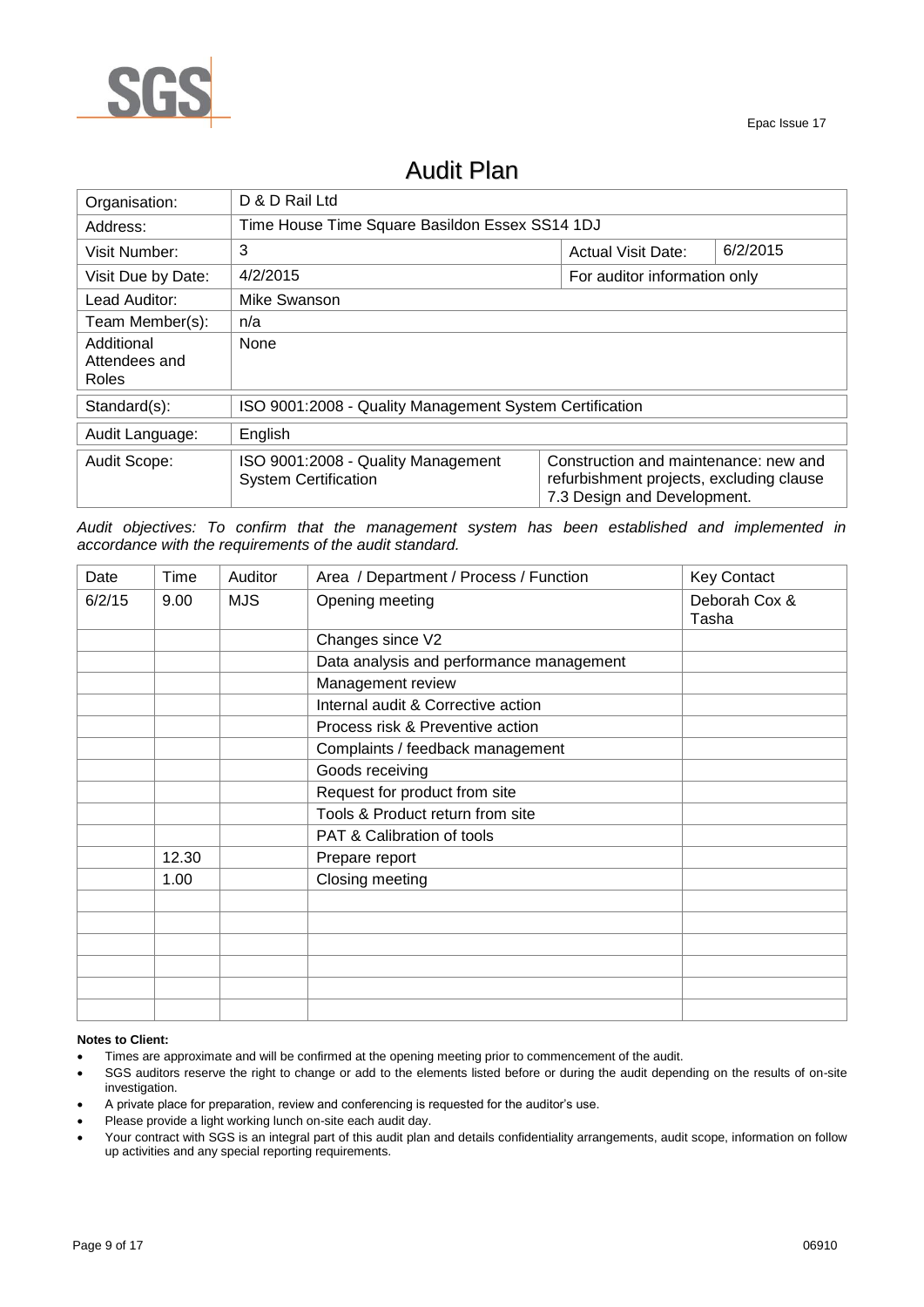

## Audit Planning Matrix

|                                                  |                                             |                                                            | <b>Visits:</b> | V <sub>1</sub> R | V <sub>2</sub> | V <sub>3</sub> | V <sub>4</sub> | V <sub>5</sub> | V <sub>6</sub> | V <sub>1</sub> R |
|--------------------------------------------------|---------------------------------------------|------------------------------------------------------------|----------------|------------------|----------------|----------------|----------------|----------------|----------------|------------------|
|                                                  |                                             |                                                            |                | 22/1/14          | 1/8/14         | 6/2/15         | $-18/15$       | $-2/16$        | $-18/16$       | $-11/17$         |
| Area / Department /<br><b>Process / Function</b> | <b>ASPECTS, RISKS,</b><br><b>OBJECTIVES</b> | <b>Clauses</b>                                             |                | <b>MJS</b>       | <b>MJS</b>     | <b>MJS</b>     | <b>MJS</b>     | <b>MJS</b>     | <b>MJS</b>     | <b>MJS</b>       |
| QMS                                              | Strategy plan                               | $4.1 - 4.2$                                                |                | X                |                | $\circ$        | $\circ$        | $\circ$        | O              | $\circ$          |
| Management<br>Responsibility                     |                                             | 5.1-5.6 8.4 8.5                                            |                | X                | X              | $\circ$        | $\circ$        | $\circ$        | $\circ$        | $\circ$          |
| Resource Management                              | Objectives for staff                        | 6.1<br>6.2.1 6.2.2 6.3                                     |                | X                |                | $\circ$        | $\circ$        | $\circ$        | $\circ$        | $\circ$          |
| <b>Contract Review</b>                           |                                             | 7.2 7.4                                                    |                | X                |                | $\circ$        | $\circ$        | $\circ$        | O              | $\circ$          |
| Purchasing<br>Subcontractor<br>Monitoring        | Objectives for sub-contractors              | 7.4                                                        |                |                  | X              | $\circ$        | $\circ$        | $\circ$        | $\circ$        | $\circ$          |
| Stores &<br>Purchasing                           |                                             | 6.3 6.4 7.4 7.5 8.3 8.5.2                                  |                | $\sf X$          |                | $\Omega$       | $\Omega$       | $\Omega$       | $\circ$        | $\circ$          |
| Service Delivery                                 | <b>KPIs</b>                                 | 5.4 6.2.2 6.3 6.4 7.1 7.5 7.6<br>8.2.1 8.3 8.2.3 8.2.4 8.5 |                | X                | X              | $\circ$        | $\circ$        | $\circ$        | $\circ$        | $\circ$          |
| Measurement/Monitoring                           | <b>KPIs</b>                                 | 8.1 8.2.1<br>8.2.2<br>5.4<br>8.4 8.5<br>8.2.4              | 8.2.3          | X                |                | $\circ$        | $\circ$        | $\circ$        | $\circ$        | $\circ$          |
| <b>Work Environment</b>                          |                                             |                                                            |                | X                |                | $\circ$        | $\circ$        | $\circ$        | $\circ$        | $\circ$          |
| <b>Business continuity</b>                       |                                             |                                                            |                |                  | X              | $\circ$        | $\circ$        | $\circ$        | $\circ$        | $\circ$          |
| Disaster recovery                                |                                             |                                                            |                | X                | $\sf X$        | $\circ$        | $\circ$        | $\circ$        | $\circ$        | $\circ$          |
|                                                  |                                             |                                                            |                |                  |                |                |                |                |                |                  |

General Notes:

In column 1, list the departments, processes, activities or other functional units, as defined by the organisation. These should be the same departments and/or processes identified on the audit plan. In column 2, list the primary or critical aspects, objectives and/or KPIs applicable to the department, process or activity.

In column 3, list all the elements of the applicable standard that relate to each activity or process defined in column 1 (when complete, each element of the standard must be listed in column 2 at least once).

For planned visits, indicate with an "O" in the box for each process to be covered.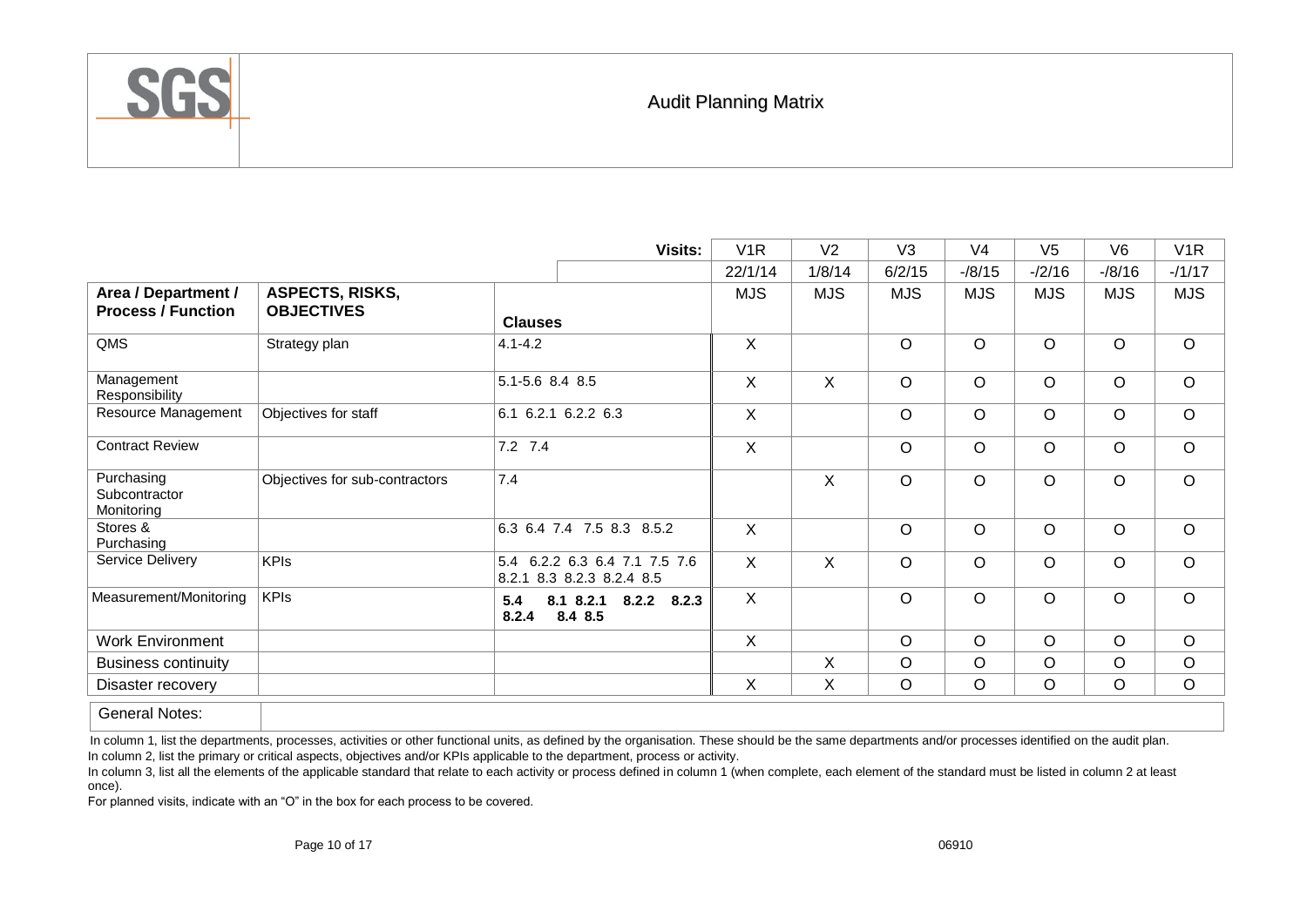| SGS | <b>Audit Planning Matrix</b> |
|-----|------------------------------|
|     |                              |

For each completed visit, mark "X" in the box for each department or process covered. If nonconformities are identified, note the number of minors and/or majors identified in each department or process.

For integrated contracts please record level of the integration of the client's IMS in the 'General notes' section.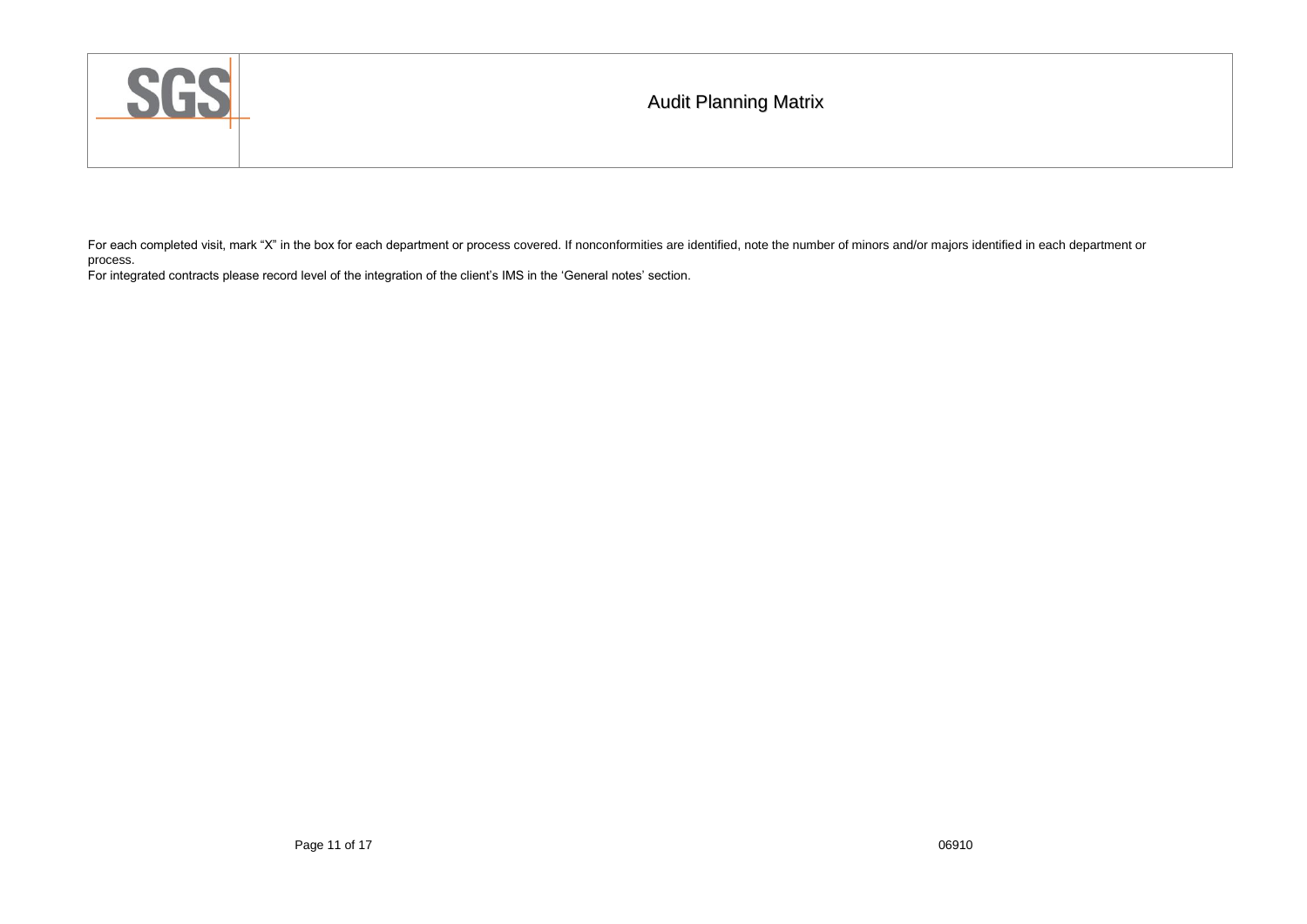

## **CERTIFICATION HISTORY REVIEW**

**Client Name**: D & D Rail Ltd **Contract#**: 06910

**Location(s)**:

## **Section A: To Be Completed At Pre-Renewal Visit**

The Pre-Renewal visit shall include an in-depth review of the client's certification history to identify whether there are any special considerations which need to be taken into account for the Renewal visit. The review should include any changes to the organization and system, prior audit reports and nonconformities over the certification cycle, complaints or serious incidents and any other pertinent information. This form may be used to note or comment on significant factors relating to the execution of subsequent visits (eg: this client is a satellite operation of a multi-site organization; Management Review, Internal Audits, Corrective and Preventive Action controlled from a different site; seasonal work, large degree of automation, etc.).

### **Management System:**

| The organization has made significant changes to its management system or small refinements?<br><b>Small Refinements</b><br>Upper Management are actively involved in the operation of the Quality System | <b>Significant Changes</b>                  |
|-----------------------------------------------------------------------------------------------------------------------------------------------------------------------------------------------------------|---------------------------------------------|
| <b>Management Active</b>                                                                                                                                                                                  | Management not active                       |
| <b>Internal Audit Program:</b>                                                                                                                                                                            |                                             |
| Internal Responses to Corrective Actions raised result in System Improvement                                                                                                                              |                                             |
| System Improvement seen                                                                                                                                                                                   | 'Symptoms' fixed only<br>$\perp$            |
| Internal Audits in Year Three identify improvements as opposed to showing system compliance only                                                                                                          |                                             |
| Results used to improve system                                                                                                                                                                            | Audits concentrate on compliance only       |
| <b>Corrective and Preventive Action Program</b>                                                                                                                                                           |                                             |
| Response to Corrective Actions raised concentrates on Root Cause rather than superficial fixes                                                                                                            |                                             |
| <b>Root Causes Identified</b>                                                                                                                                                                             | Symptoms' fixed only                        |
| No history or evidence that issues identified through corrective action reappear                                                                                                                          |                                             |
| Action prevents recurrence                                                                                                                                                                                | Items reappear                              |
|                                                                                                                                                                                                           |                                             |
| Evaluate possible future changes to the organization                                                                                                                                                      |                                             |
| Change in Scope adding Design or diversification of existing products or services                                                                                                                         |                                             |
| $\Box$ No scope change likely                                                                                                                                                                             | Change in scope projected                   |
| Addition of Sites, number of employees or shifts                                                                                                                                                          |                                             |
| $\Box$ No change to sites / employees / shifts                                                                                                                                                            | Sites / employees / shifts will change      |
| Consideration of Automotive / Aerospace / Technology variants (QS/TE/AS)                                                                                                                                  |                                             |
| No technology variants likely                                                                                                                                                                             | Technology variants likely                  |
| <b>Registration History</b>                                                                                                                                                                               |                                             |
| The number of corrective actions raised by SGS over the registration period decreases                                                                                                                     |                                             |
| <b>SGS Corrective Actions decrease</b>                                                                                                                                                                    | SGS Corrective Actions constant or increase |
| Do major corrective actions (if any) appear in Year One only?                                                                                                                                             |                                             |

 $\Box$  No Majors, or in Y1 only  $\Box$  Major Corrective Actions in Y2 and/or Y3

Integrated Audits Only – Confirm the current level of integration:  $\Box$  N/A  $\Box$  Basic  $\Box$  High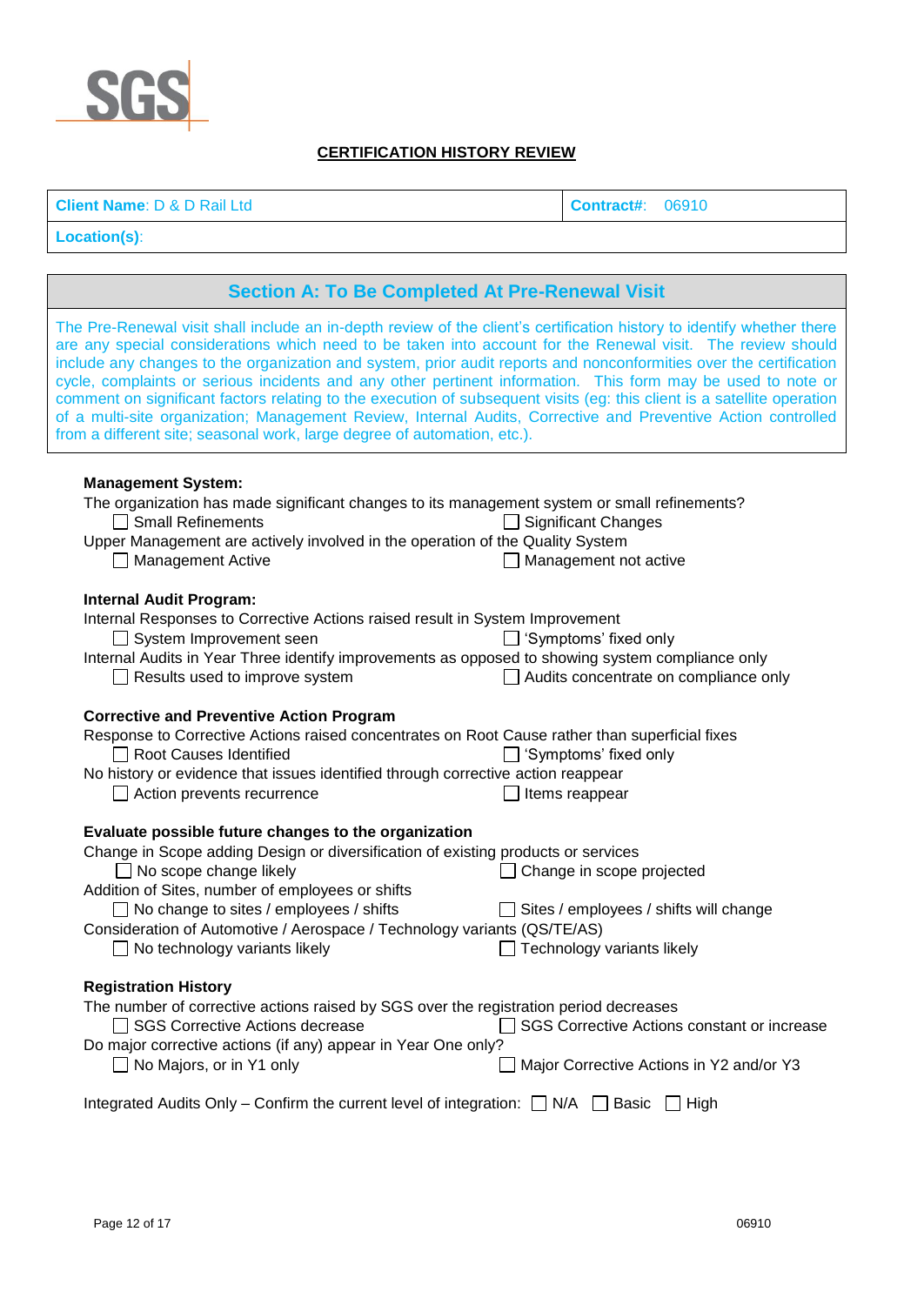

| Based on the above categories,<br>the client's Management System is:                                                                                                                                                                                                                                                                                                            | <b>Well Developed</b>                                  | <b>Satisfactory</b>     |  |
|---------------------------------------------------------------------------------------------------------------------------------------------------------------------------------------------------------------------------------------------------------------------------------------------------------------------------------------------------------------------------------|--------------------------------------------------------|-------------------------|--|
| Other information relevant to the planning and execution of the Renewal visit:                                                                                                                                                                                                                                                                                                  |                                                        |                         |  |
| <b>Number of Employees:</b>                                                                                                                                                                                                                                                                                                                                                     | <b>Number of Shifts:</b>                               | <b>Number of Sites:</b> |  |
| Other notes or comments relating to the planning and execution of the Renewal visit:                                                                                                                                                                                                                                                                                            |                                                        |                         |  |
|                                                                                                                                                                                                                                                                                                                                                                                 |                                                        |                         |  |
|                                                                                                                                                                                                                                                                                                                                                                                 |                                                        |                         |  |
|                                                                                                                                                                                                                                                                                                                                                                                 |                                                        |                         |  |
|                                                                                                                                                                                                                                                                                                                                                                                 |                                                        |                         |  |
|                                                                                                                                                                                                                                                                                                                                                                                 |                                                        |                         |  |
|                                                                                                                                                                                                                                                                                                                                                                                 |                                                        |                         |  |
|                                                                                                                                                                                                                                                                                                                                                                                 |                                                        |                         |  |
| Pre-Renewal review completed by (Name):                                                                                                                                                                                                                                                                                                                                         |                                                        | Date:                   |  |
|                                                                                                                                                                                                                                                                                                                                                                                 | <b>Section B: To Be Completed Before Renewal Visit</b> |                         |  |
| As part of the Renewal visit planning process, the Lead Auditor (or Team Leader) shall refer to the information<br>in Section A (above) to identify whether there are any special considerations which need to be taken into<br>account for the Renewal visit. Information details shall be confirmed with the client before preparing the Audit<br>Plan for the Renewal visit. |                                                        |                         |  |
| Renewal planning review completed                                                                                                                                                                                                                                                                                                                                               | Information details confirmed with client              |                         |  |
| Number of user complaints received by SGS:                                                                                                                                                                                                                                                                                                                                      |                                                        |                         |  |
| Other additional notes or comments relating to the planning and execution of the Renewal visit:                                                                                                                                                                                                                                                                                 |                                                        |                         |  |
|                                                                                                                                                                                                                                                                                                                                                                                 |                                                        |                         |  |
|                                                                                                                                                                                                                                                                                                                                                                                 |                                                        |                         |  |
|                                                                                                                                                                                                                                                                                                                                                                                 |                                                        |                         |  |
|                                                                                                                                                                                                                                                                                                                                                                                 |                                                        |                         |  |
|                                                                                                                                                                                                                                                                                                                                                                                 |                                                        |                         |  |
|                                                                                                                                                                                                                                                                                                                                                                                 |                                                        |                         |  |
| Renewal planning review completed by (Name):                                                                                                                                                                                                                                                                                                                                    |                                                        | Date:                   |  |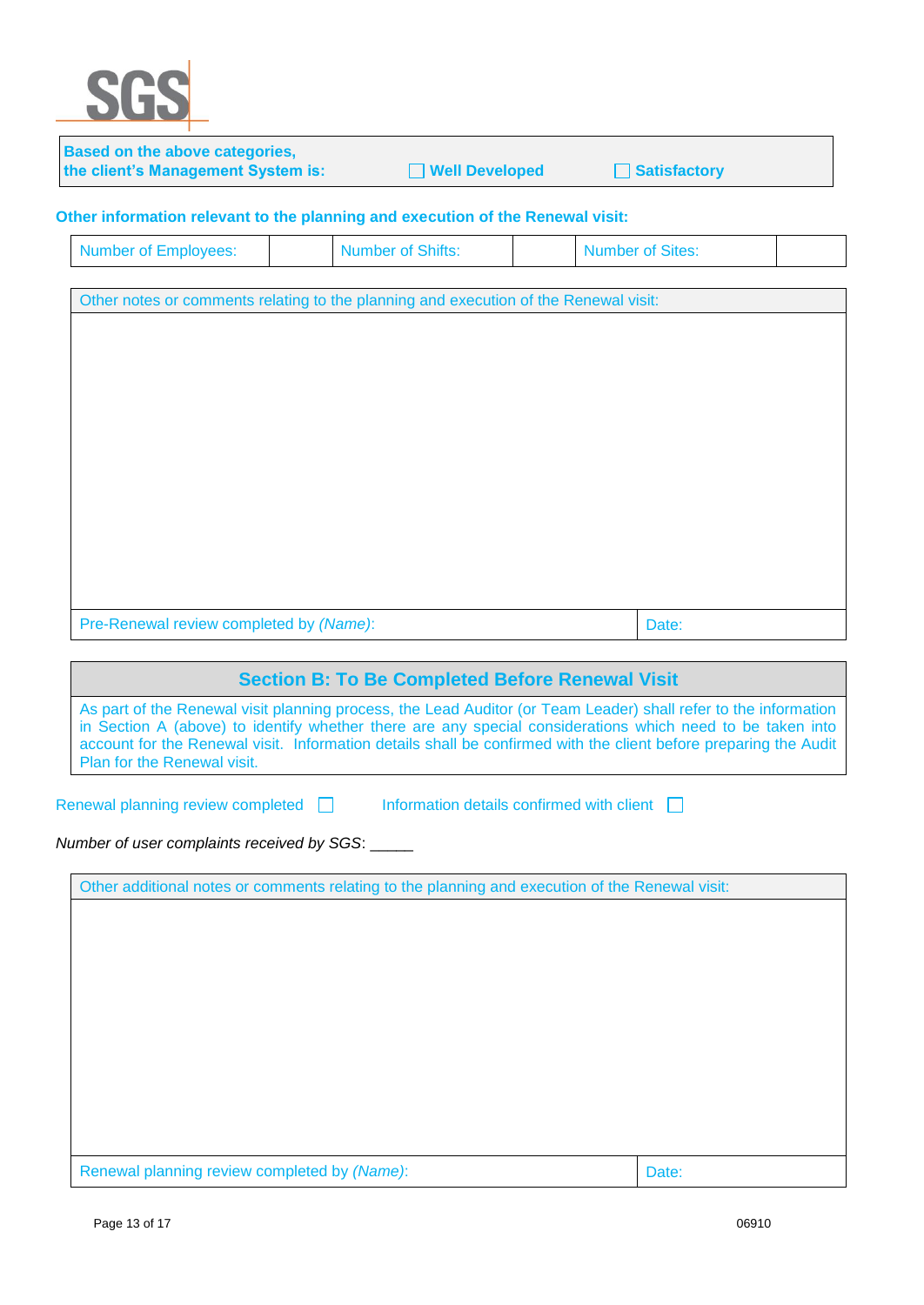

## **Contract Data Information Return Form**

| Name:                                                                                                                                                                    | <b>Mike Swanson</b> | <b>Date</b>     | 1 August 2014 |  |
|--------------------------------------------------------------------------------------------------------------------------------------------------------------------------|---------------------|-----------------|---------------|--|
| <b>Additional Team</b><br><b>Members:</b>                                                                                                                                | l nONE              |                 |               |  |
| I confirm that the audit team have completed the relevant Technical Area<br>Qualification Form(s) for the Technical Area Code(s) listed on the page 2<br>of this report. |                     | Yes $\boxtimes$ | No l          |  |

*Certificate Details:*

*Please note the details given below will appear on the certificate issued to the client. I have confirmed the below with client and any changes have been made to this data. NB. This section will be blank if this is for an Initial visit and should be completed by the auditor in full (with the exception of the Certificate Number).* 

| <b>Certificate Number</b> | <b>Standard</b> | <b>Body</b> | <b>Accreditation   Full Site Address</b>                                                                             |
|---------------------------|-----------------|-------------|----------------------------------------------------------------------------------------------------------------------|
| GB97/8743.00              | ISO 9001:2008   | <b>UKAS</b> | ∥ Time House, Time Square, Basildon,<br>Essex, SS14 1DJ, GBTime House, Time<br>Square, Basildon, Essex, SS14 1DJ, GB |

|                                                                                                                                                             | Yes         | No |
|-------------------------------------------------------------------------------------------------------------------------------------------------------------|-------------|----|
| Has the level of integration changed since the last audit? N/A                                                                                              |             |    |
| Has the scope changed since the last audit?                                                                                                                 |             | IX |
| I confirm that I have verified the EAC/NACE/TAC shown on page 2 of this report to be correct<br>and accurately reflect the client's scope of certification. | $\boxtimes$ |    |
| It was necessary for me to change the EAC/NACE/TAC on page 2 of this report                                                                                 |             | M  |
| It was necessary for me to change the number of employees on page 2 of this report                                                                          |             | ⊠  |
| It was necessary for me to change the company name on Page 2 of this report                                                                                 |             | M  |

*Administration Details: Please complete*

| Please complete                        |                       |
|----------------------------------------|-----------------------|
| Client<br>. email address confirmed as | deborahcox@ddrail.com |
|                                        |                       |

| <b>Provisional date for next visit</b><br>(To be filled in by SGS Employees only) | 6/2/15              |                |
|-----------------------------------------------------------------------------------|---------------------|----------------|
| FUA Required? (If yes, give units and date)                                       | <b>Yes</b><br>Date: | No $\boxtimes$ |
| <b>Additional comments</b>                                                        |                     |                |

| No of Duplicate<br><b>Certificates</b> | No of Van<br><b>Stickers</b><br>(Colour on<br><b>White</b> | No of Van Stickers $\vert$ 0<br>(Colour on Clear) |  |
|----------------------------------------|------------------------------------------------------------|---------------------------------------------------|--|
|                                        |                                                            |                                                   |  |

*Client Details:*

*Only record contact detail changes below, otherwise leave blank*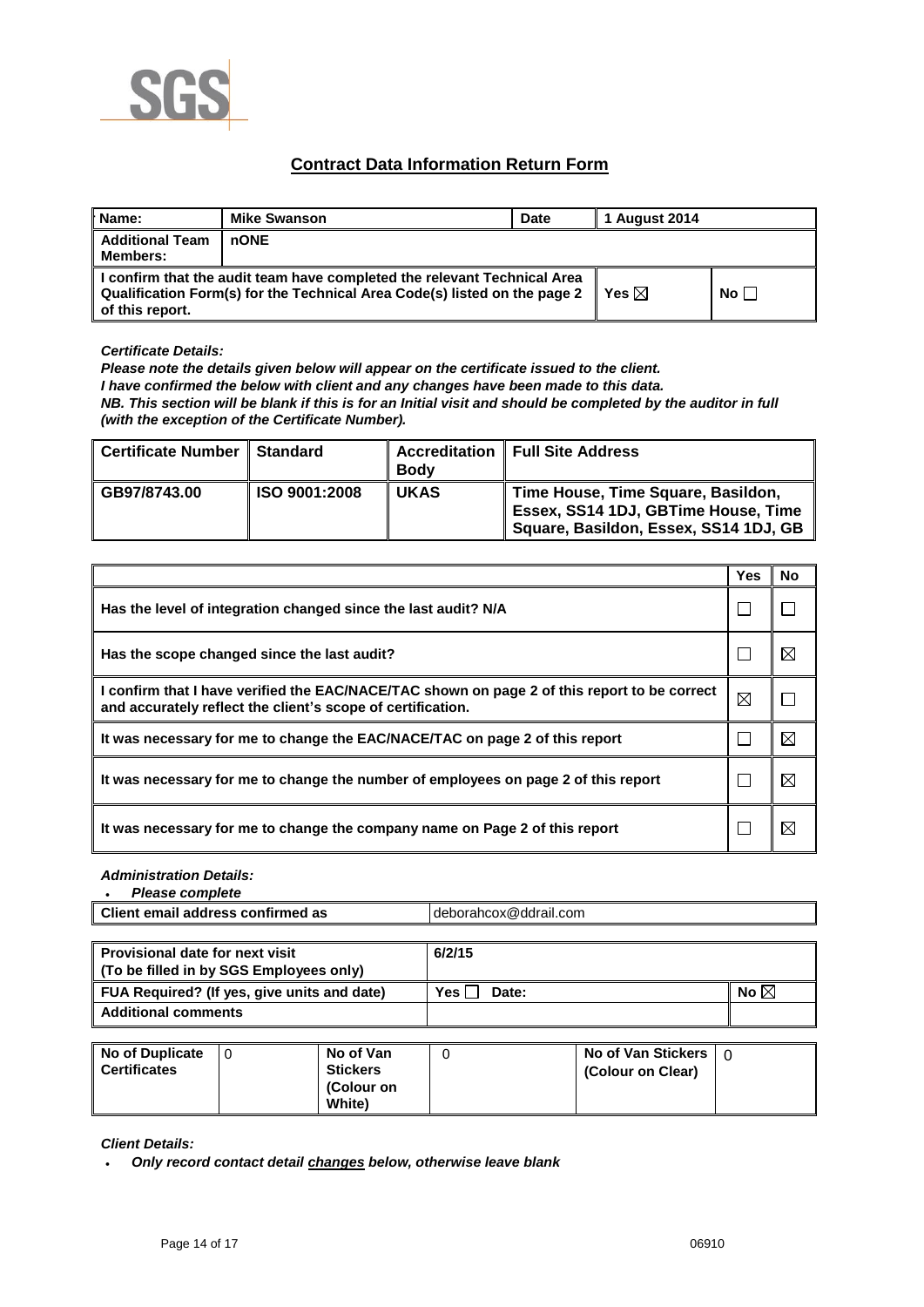

| <b>Telephone No</b>      |  |
|--------------------------|--|
| <b>Fax No</b>            |  |
| <b>Contact Name</b>      |  |
| <b>Position</b>          |  |
| Website                  |  |
| <b>Invoicing Address</b> |  |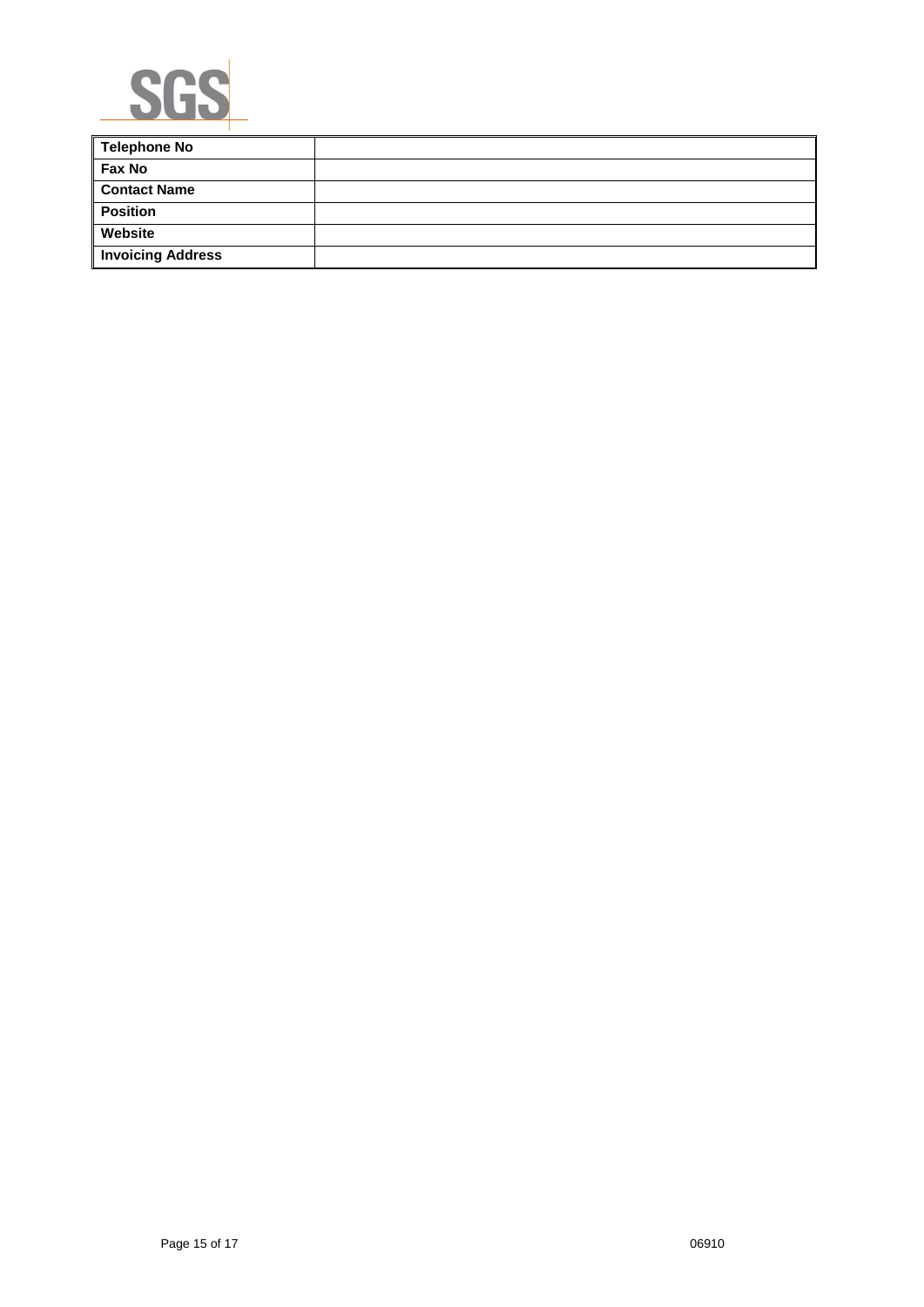

## **Expenses Form**

| Auditor Name:   Mike Swanson | Date | 01/08/2014 |
|------------------------------|------|------------|
|                              |      |            |

#### $\boxtimes$ *I confirm the invoicing address has been confirmed with the client*

| Miles at current rate      | 42 | £23.10 |
|----------------------------|----|--------|
| Air                        |    | £      |
| Rail                       |    | £      |
| Taxi                       |    | £      |
| Hotel & Subsistence        |    | £      |
| Parking                    |    | £2.50  |
| Car                        |    | £      |
| Toll                       |    | £      |
| <b>Incidental Expenses</b> |    | £      |
| <b>EXPENSES TOTAL</b>      |    | £25.60 |

| Purchase order number (If applicable)                               |                   |
|---------------------------------------------------------------------|-------------------|
| Days to invoice client (Minimum of 2 hours for Major CAR close out) | $\frac{1}{2}$ dav |

### For completion by Contractors:

| Number of days for payment                                   |  |
|--------------------------------------------------------------|--|
| LTD Co. ONLY - Your SGS Purchase Order Number for this visit |  |